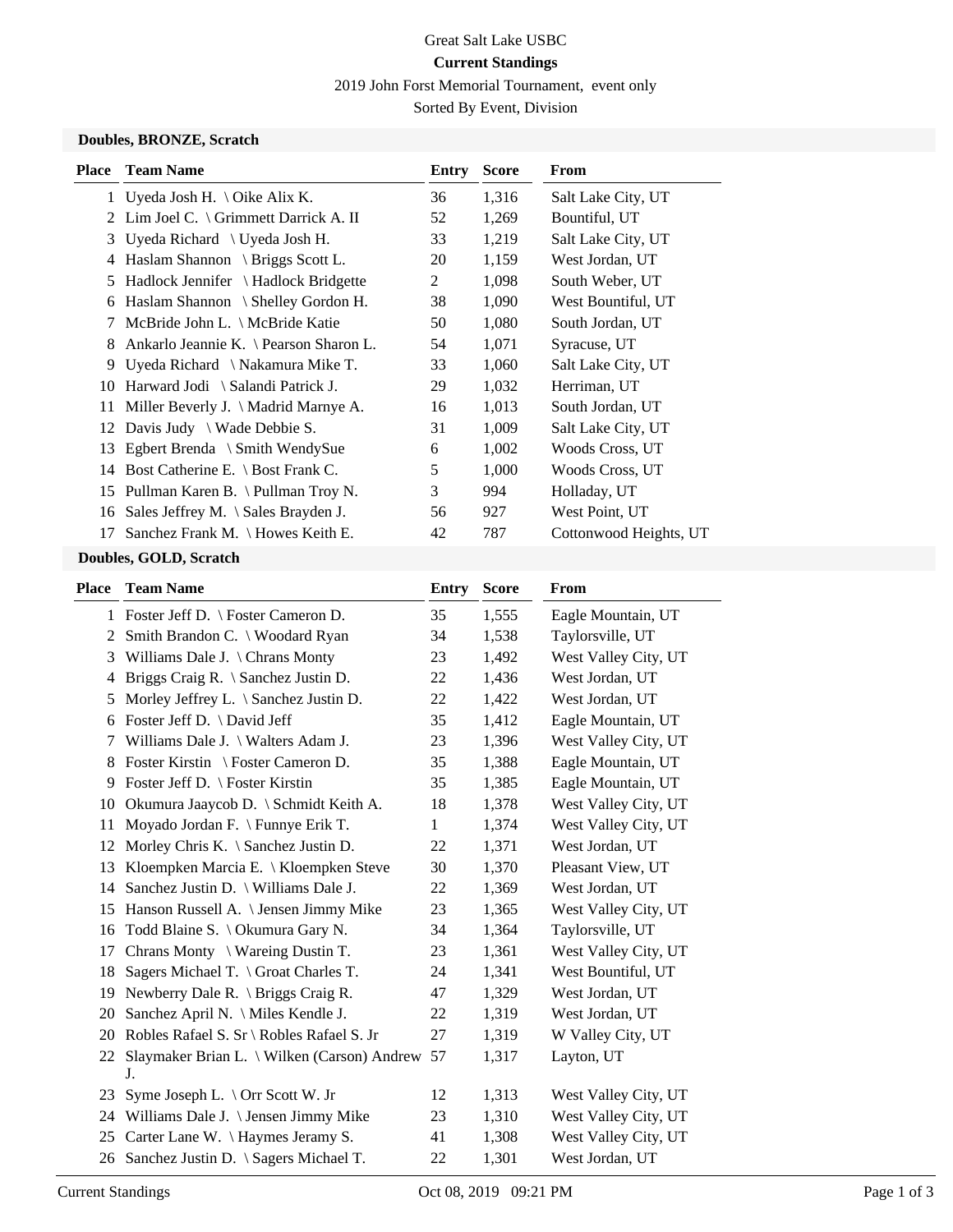# Great Salt Lake USBC **Current Standings** 2019 John Forst Memorial Tournament, event only Sorted By Event, Division

### **Doubles, GOLD, Scratch**

| <b>Place</b> | <b>Team Name</b>                             | <b>Entry</b> | <b>Score</b> | From                   |
|--------------|----------------------------------------------|--------------|--------------|------------------------|
|              | 26 Miles Kendle J. \ Sanchez Justin D.       | 22           | 1,301        | West Jordan, UT        |
|              | 28 Wareing Dustin T. \ Sanchez Justin D.     | 22           | 1,300        | West Jordan, UT        |
| 29           | Morley Chris K. \ Morley Jeffrey L.          | 48           | 1,297        | Herriman, UT           |
|              | 30 Moore Brent (Gus) E. \ Wilcock Jolayne    | 7            | 1,291        | West Valley City, UT   |
|              | 31 Moore Brent (Gus) E. \ Chrans Monty       | 7            | 1,290        | West Valley City, UT   |
|              | 31 Petersen Danny R. \ Petersen Chayton K.   | 45           | 1,290        | West Valley City, UT   |
| 33           | Hook Russell L. \ Hook Chase R.              | 40           | 1,288        | Layton, UT             |
|              | 34 Graham Bradley Shane \Todd Blaine S.      | 34           | 1,286        | Taylorsville, UT       |
| 35           | Wilcock Jolayne \ Fernandez Den D.           | 53           | 1,285        | Salt Lake City, UT     |
|              | 36 Wareing Dustin T. \ Foster Cameron D.     | 22           | 1,280        | West Jordan, UT        |
| 37           | Woodard Ryan \ Todd Blaine S.                | 34           | 1,275        | Taylorsville, UT       |
| 38           | Woodard Ryan \ Okumura Gary N.               | 34           | 1,272        | Taylorsville, UT       |
| 39           | Pullman Troy N. \ Pullman Kevin P.           | 3            | 1,261        | Holladay, UT           |
|              | 39 Pearson Sharon L. \ David Jeff            | 54           | 1,261        | Syracuse, UT           |
|              | 41 Hanson Russell A. \ Chrans Monty          | 23           | 1,259        | West Valley City, UT   |
| 42           | Briggs Craig R. $\langle$ Fugate Andrew D.   | 39           | 1,246        | West Jordan, UT        |
| 43           | Dittman Leslie S. \ Newberry Dale R.         | 47           | 1,242        | West Jordan, UT        |
|              | 44 Grames Robert (Bob) E. \ Galaviz Chuck E. | 44           | 1,233        | Francis, UT            |
|              | 45 Dittman Leslie S. \ Blake Madison A.      | 47           | 1,227        | West Jordan, UT        |
|              | 46 Sales Brayden J. \ Blake Madison A.       | 56           | 1,225        | West Point, UT         |
| 47           | Briggs Craig R. \ Holcomb Aaron T.           | 39           | 1,221        | West Jordan, UT        |
| 48           | Bailey Howard R. \Todd Blaine S.             | 34           | 1,220        | Taylorsville, UT       |
|              | 49 Orr Scott W. Jr \ Moore Brent (Gus) E.    | 7            | 1,215        | West Valley City, UT   |
|              | 50 Williams Dale J. \ Morley Jeffrey L.      | 23           | 1,214        | West Valley City, UT   |
| 51           | Huang Peter \ Howes Keith E.                 | 42           | 1,205        | Cottonwood Heights, UT |
|              | 52 Carlson Brady C. \ Carlson Stephen D.     | 49           | 1,186        | Salt Lake City, UT     |
| 53           | Huang Peter \ Morley Chris K.                | 46           | 1,182        | Cottonwood Heights, UT |
| 54           | Bailey Howard R. \ Eichhorst Scott A.        | 34           | 1,170        | Taylorsville, UT       |
| 55           | Moore Brent (Gus) E. \ Adair Kevin R.        | 7            | 1,161        | West Valley City, UT   |
|              | 56 Oike Stan \ Redmond Trevor C.             | 4            | 1,157        | Salt Lake City, UT     |
| 57           | Syme Joseph L. \ Moore Brent (Gus) E.        | 9            | 1,147        | West Valley City, UT   |
|              | 58 Carlson Austin C. \ Carlson Stephen D.    | 49           | 1,128        | Salt Lake City, UT     |
|              | 59 Briggs Scott L. \ Fugate Andrew D.        | 47           | 1,126        | West Jordan, UT        |
| 60           | Briggs Scott L. \ Dittman Leslie S.          | 47           | 1,125        | West Jordan, UT        |
|              | 60 Dittman Leslie S. \ Moore Brent (Gus) E.  | 7            | 1,125        | West Valley City, UT   |
| 62           | Briggs Craig R. \ Briggs Scott L.            | 20           | 1,116        | West Jordan, UT        |
| 63           | Lake Gary B. \ Mueller Gary G.               | 51           | 1,105        | Tooele, UT             |
| 64           | Briggs Craig R. $\setminus$ Burton Bill      | 19           | 1,098        | Midvale, UT            |
| 65           | Holcomb Aaron T. \ Moore Brent (Gus) E.      | 11           | 1,078        | West Valley City, UT   |
|              | 66 Holcomb Aaron T. \ Orr Scott W. Jr        | 10           | 1,069        | West Valley City, UT   |
| 67           | Holcomb Aaron T. \ Syme Joseph L.            | 8            | 1,056        | West Valley City, UT   |
|              | Doubles, IRON, Scratch                       |              |              |                        |

| <b>Place</b> Team Name                           |    | <b>Entry Score</b> | From               |
|--------------------------------------------------|----|--------------------|--------------------|
| Richards Tara L. $\backslash$ Richards Johnathan | 43 | 1,050              | Murray, UT         |
| 2 Badham Julie A. \ Badham David L.              | 13 | 1.039              | Centerville, UT    |
| 3 Regley Leah \ Rasmussen James                  | 14 | 1.024              | Salt Lake City, UT |